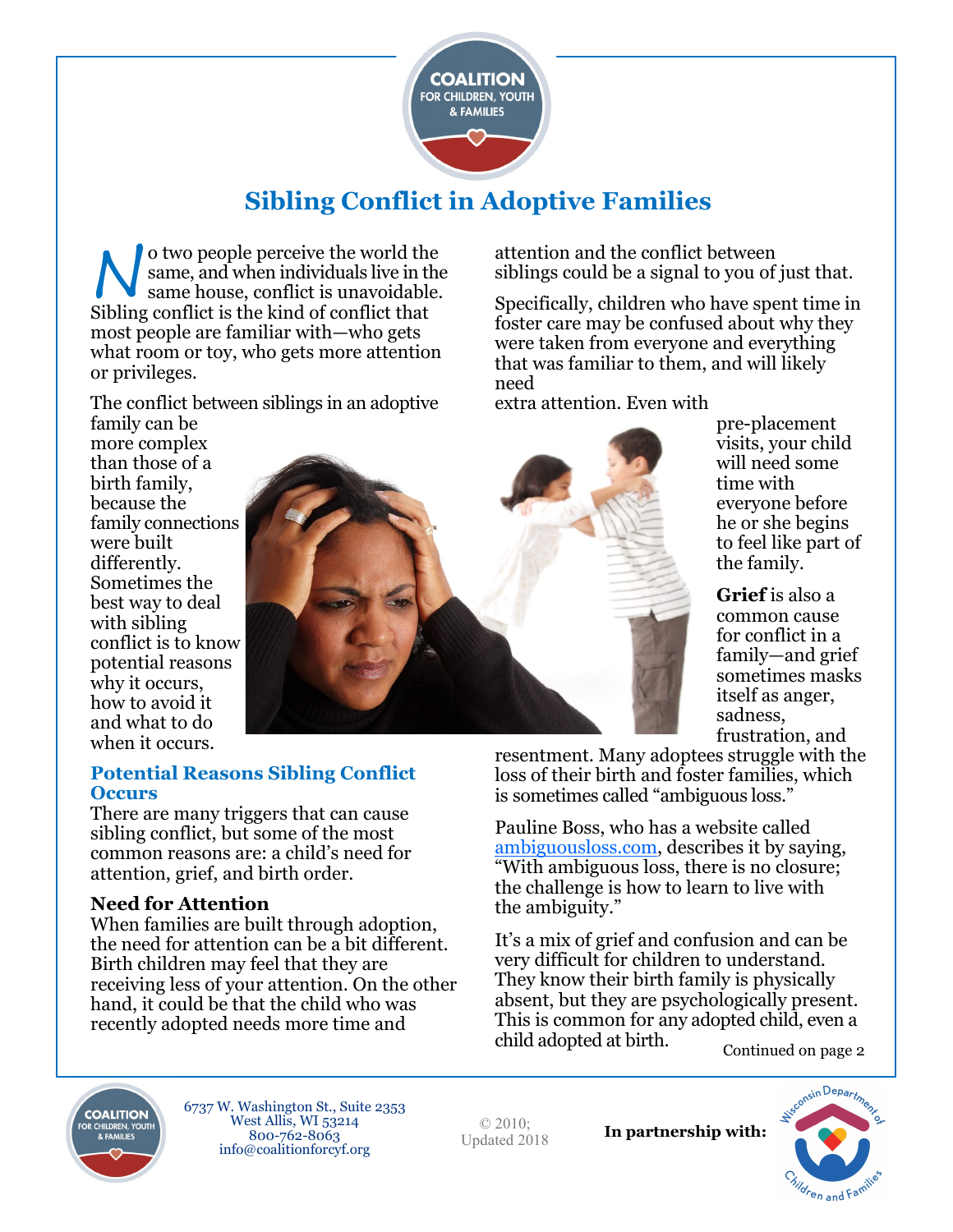Some of the situations that may occur between siblings dealing with grief include:

- A birth child being angry at her sister for being in her room again. This may be a clue that she is grieving for the privacy she had before you adopted her sister.
- Adoptees may feel as though they may be unwanted as brothers and sisters. Some adoptees feel as though their birth parents didn't want them, and this sometimes correlates to feeling unlovable to their siblings as well. They likely know their adoptive parents want them, but they're not always so sure about their siblings.
- Adoptees may be grieving their birth siblings who live elsewhere, whether they remember them or not. Sometimes this is triggered by interaction with the brothers and sisters in their adoptive family.

Grief as a cause for sibling conflict can be present in all families, but is more common in families with adoptees, due to the children's feelings of loss of their birth family (and/or foster family).

#### **Birth Order**

According to adoption professional Arleta James, who wrote *Brothers and Sisters in Adoption: Helping Children Navigate Relationships When New Kids Join the Family,* birth order is another cause of sibling conflict that's found in adoptive families. It's often very difficult for children to move from their familiar place in the family to an unfamiliar new role.

A child who is used to being the oldest may struggle with now being the middle child and what that means as far as the responsibilities and accompanying privileges in the family.

Children who are familiar with the middle child role and then move into an older middle child role may also struggle with how their role will change: Will they now have to help more with babysitting or picking up extra or new chores? Or maybe their semiresponsible middle child role gets "demoted"

when an older middle child enters the mix.

And just like families who don't adopt, if you adopt a child who is now the youngest, the previous youngest child may struggle with not being the youngest child and may resent sharing the attention.

#### **How to Avoid Sibling Conflict in Your Family**

The first step in avoiding sibling conflict is to identify what triggers the conflicts between the children. If you can identify the losses each child is experiencing, you are likely to get a better handle on the triggers to conflict, since they are often related.

As parents, it's our role to help them find other ways to deal with their grief. A few examples of ways to help children gain their self esteem and work through past losses include:

*Give children their own safe place.* We all need our own place to be able to escape to within the house to process through our feelings and a place to keep special things such as a life book, photographs, or a special gift from their birth family. This is especially important if your children have shared bedrooms and may not feel as though they have a place of their own.

*Enhance positive interactions with all of your children* **by planning family activities.** Look for activities or games where everyone "wins" if they work together. You may also want Continued on page 3



6737 W. Washington St., Suite 2353 West Allis, WI 53214 800-762-8063 info@coalitionforcyf.org

© 2010; Updated 2018





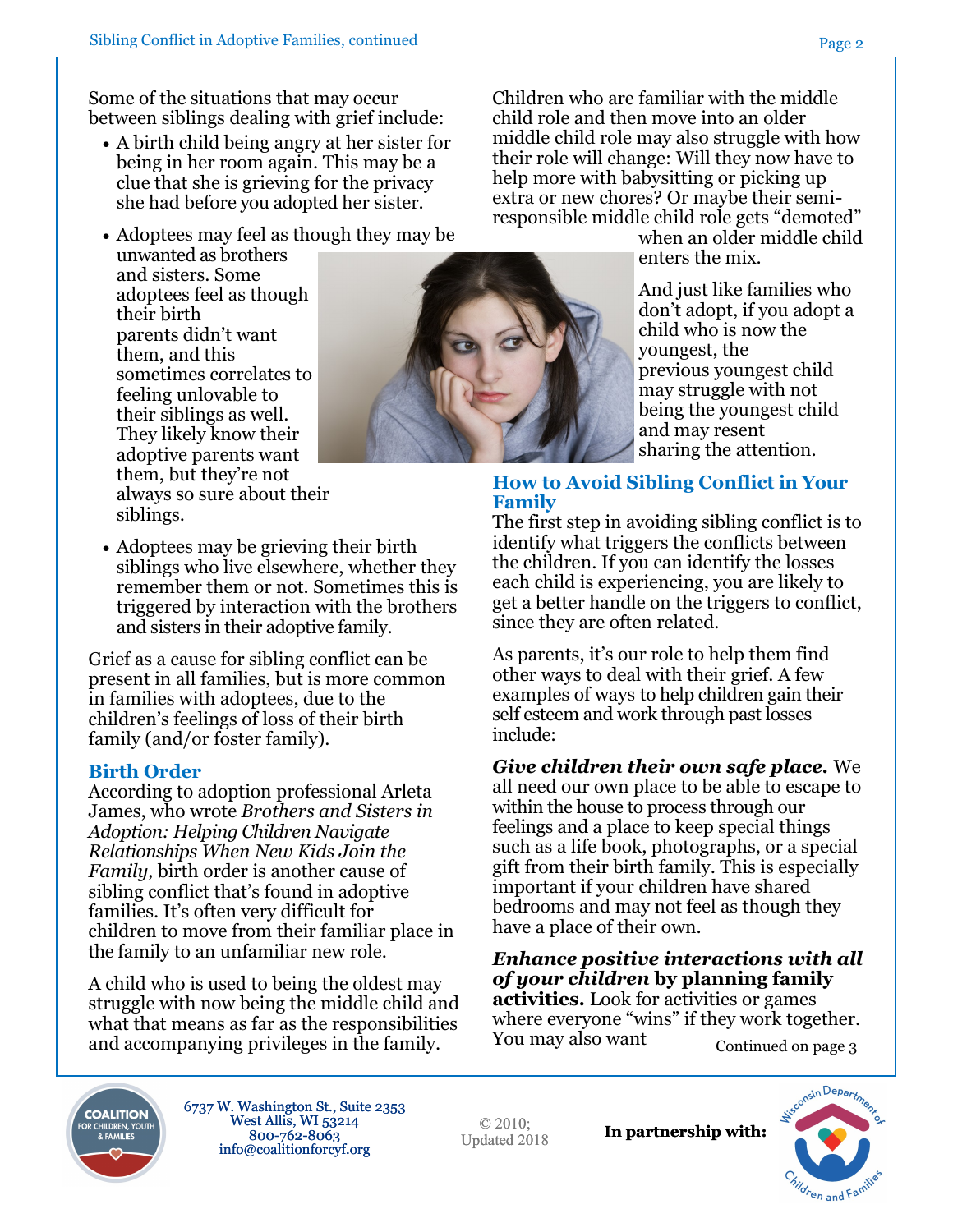to work on a puzzle as a family or grow a garden, something that everyone can work on together and accomplish as a family.

*Encourage each of your children child to develop his or her own interests.*  This will help because your children won't be compared to their siblings. It will also help in building your children's self esteem by honoring their individual choices and talents.

*Allow one-on-one time for each of your children.* Try to have a guideline that during each child's one-on-one time, he or she can talk to you privately about any issue. Feeling as though they are understood may help them feel a little better and reassure their importance within the family. One-onone time also offers your child the opportunity to bond with you, which every relationship needs.

These are a few suggestions of ways to decrease the amount of sibling conflict in your family. Although these tips may help in avoiding conflict between your children, there will always be some conflict. The goal is to decrease the amount of conflicts that arise.

#### **What to Do When a Conflict Occurs**

One of the best things you can do in conflicts between your children is to try and remain calm while you separate the children. Once your children have been separated, talk to each one individually and listen as each tells you his or her side of the story. Allow them to express how they felt in the situation and validate their feelings. When talking to your child about a sibling conflict.

*Acknowledge Feelings.* Instead of dismissing negative feelings about a sibling, acknowledge the feelings. When your child is mad at one of his siblings for breaking a toy, he might say he hates his brother. You might respond by saying, "*It looks like you're* 

*feeling mad and I don't blame you. Your favorite toy is broken and you didn't do it. I'd be mad too."*

#### *Split Your Time Between Children.*

When your children are arguing over whose turn it is to spend time with you, it may be easy to say, "*I will spend 15 minutes with you after I spend 15 minutes with your sister."* Instead try saying, *"I know I've been spending a lot of time with your sister lately, but this project is very important to her. As soon as I'm finished, I want to spend time on something that's important to you."*

#### *Give your children in fantasy what they don't have in reality*. Your

daughter might say, "*I heard him laughing about me with his friends."* Instead of responding, "*Oh honey, that's just how brothers are,"* try saying, "*I bet that hurt your feelings, and you wish he'd show some loyalty to his sister."*

# *Help children channel their hostile feelings into symbolic or creative*

*outlets.* If you walk into the room and your children are fighting over a toy, instead of saying, "*Are you trying to break his arm?! Do you need to go to the naughty chair?!*," try saying, "*No hurting your brother! You can show me how you feel with your doll."*

### *Stop hurtful behavior and show how angry feelings can be discharged*

*safely.* Refrain from attacking the attacker. For example the one child knocks over another child's tower of blocks and you walk in on them trying to hit their sibling. Try saying, "*No hitting! Tell your brother how angry you are with your words, not hands!"*

These are only a few examples of ways to acknowledge your child's emotions. The more your children feel as though their

Continued on page 4



6737 W. Washington St., Suite 2353 West Allis, WI 53214 800-762-8063 info@coalitionforcyf.org

© 2010; Updated 2018